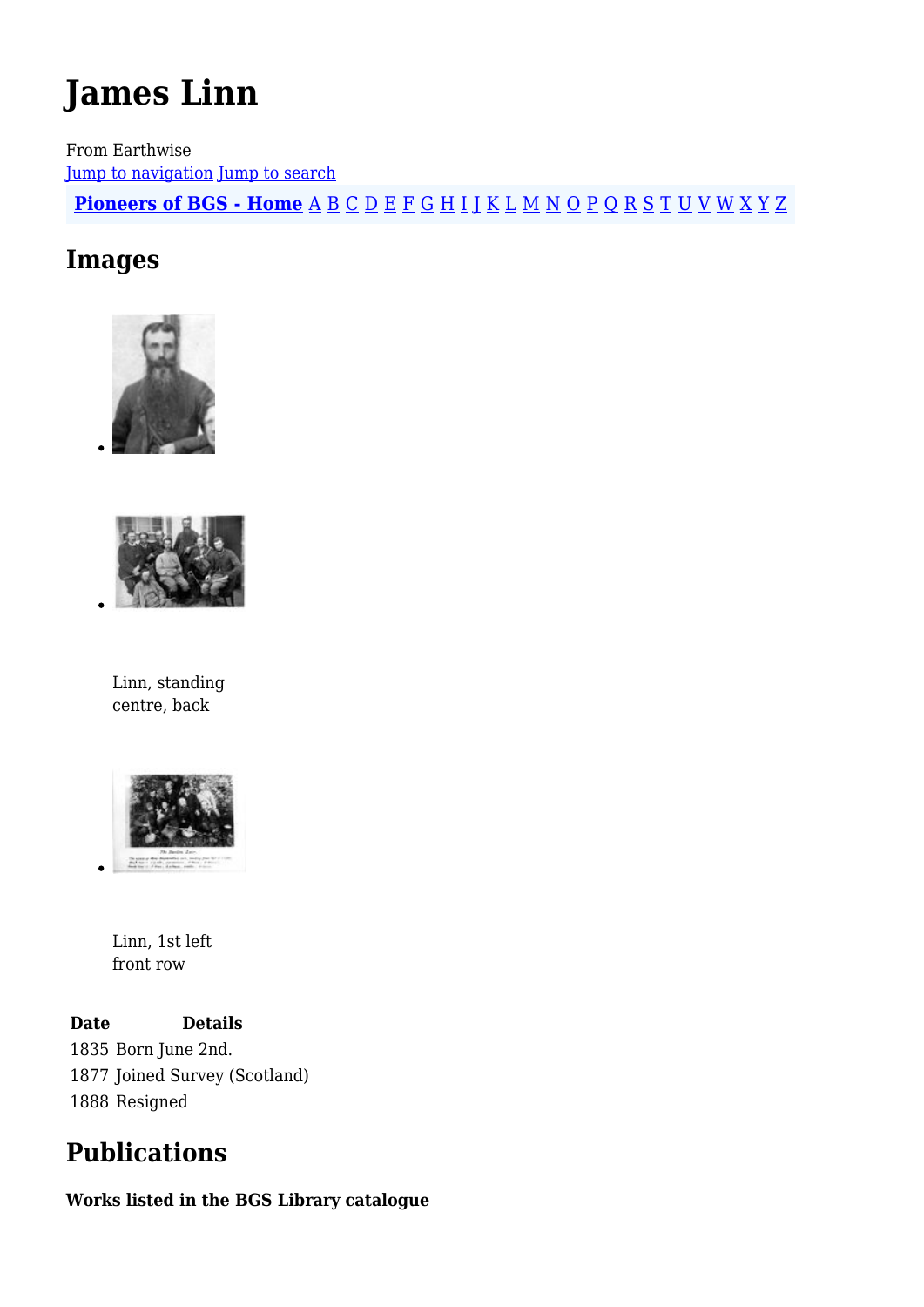British Geological Survey. Peach, B.N.. Horne, J.. Linn, J.. Hinxman, L.W.. Cadell, H.M.. Crampton, C. B.. Anderson, E. M.. Carruthers, R.G.. 1923, repr. (with drift shown in colour) 1954. Sheet 84 Nairn drift: Drift ed.. - Chessington: Ordnance Survey for the Geological Survey. -(Geological Survey of Scotland 1:63 360/1:50 000)

British Geological Survey. Peach, B.N.. Horne, J.. Linn, J.. Hinxman, L.W.. Cadell, H.M.. Crampton, C. B.. Anderson, E. M.. Carruthers, R.G.. 1923 repr. 1958. Sheet 84 Nairn solid: Solid ed.. - Chessington: Ordnance Survey for the Geological Survey. (Geological Survey of Scotland 1:63 360/1:50 000)

7British Geological Survey. Peach, B.N.. Horne, J.. Linn, J.. Hinxman, L.W.. Cadell, H.M.. Crampton, C. B.. Anderson, E. M.. Carruthers, R.G.. 1923. Sheet 84 Nairn [solid and drift]: [Solid and drift ed.]. - Southampton: Ordnance Survey for the Geological Survey. (Geological Survey of Scotland 1:63 360/1:50 000)

7800836092 - Z 1400 GSGBSI - BGS KeyworthBritish Geological Survey. Horne, J.. Cadell, H.M.. Carruthers, R.G.. Crampton, C. B.. Linn, J.. Peach, B.N.. 1978. Sheet 84E Nairn drift: Drift ed.. - Southampton: Ordnance Survey for the Institute of Geological Sciences. (Geological Survey of Scotland 1:63 360/1:50 000)

British Geological Survey. Hinxman, L.W.. Linn, J.. Grant Wilson, J.S.. Dec[embe]r 1898. Sheet 85 [solid] Rothes: [Solid ed.]. - Southampton: Ordnance Survey for the Geological Survey. (Geological Survey of Scotland 1:63 360/1:50 000)

British Geological Survey. Linn, J.. Grant Wilson, J.S.. December 1886. Sheet 95 [solid] Elgin: [Solid ed.]. - Southampton: Ordnance Survey for the Geological Survey. (Geological Survey of Scotland 1:63 360/1:50 000)

# **BGS archives**

**Ref No Title Description** GSM/DC/A/C/24/101,124 J Linn: Letter on his appointment. Retrieved from ['http://earthwise.bgs.ac.uk/index.php?title=James\\_Linn&oldid=49421](http://earthwise.bgs.ac.uk/index.php?title=James_Linn&oldid=49421)' [Category](http://earthwise.bgs.ac.uk/index.php/Special:Categories):

[Pioneers of the British Geological Survey](http://earthwise.bgs.ac.uk/index.php/Category:Pioneers_of_the_British_Geological_Survey)

# **Navigation menu**

## **Personal tools**

- Not logged in
- [Talk](http://earthwise.bgs.ac.uk/index.php/Special:MyTalk)
- [Contributions](http://earthwise.bgs.ac.uk/index.php/Special:MyContributions)
- [Log in](http://earthwise.bgs.ac.uk/index.php?title=Special:UserLogin&returnto=James+Linn&returntoquery=action%3Dmpdf)
- [Request account](http://earthwise.bgs.ac.uk/index.php/Special:RequestAccount)

## **Namespaces**

• [Page](http://earthwise.bgs.ac.uk/index.php/James_Linn)